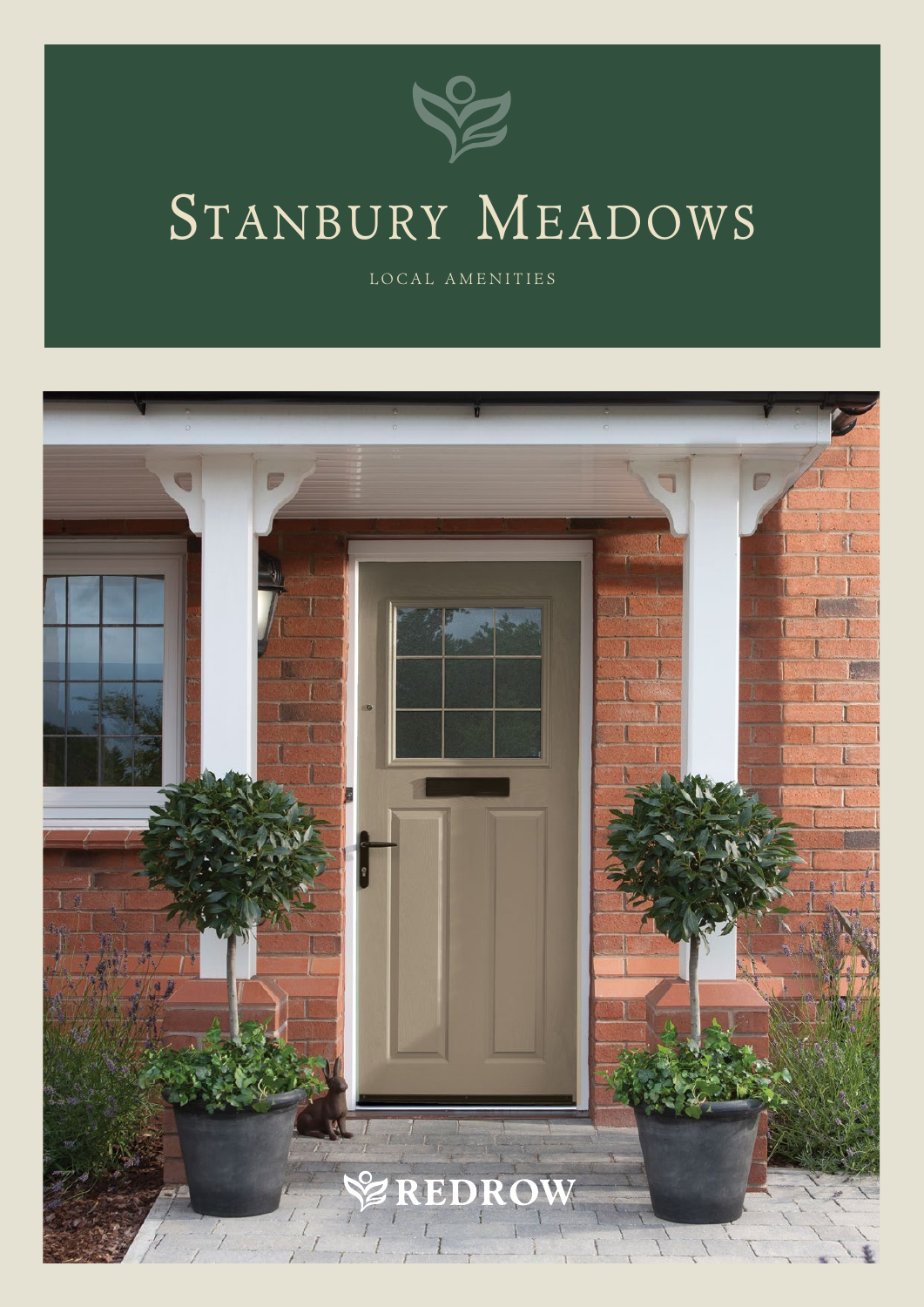#### Meeting your needs

Whether you're reserving your new home or just about to complete, our Sales Consultant and Customer Service team will keep you updated and offer help at each stage. They'll have all the information needed to help you make the right choice about the location and type of home that suits you best, and all the information needed to make your home buying process as easy as possible once you've chosen your new home.

#### Welcome to your new home

Our 'Made For You' journey is designed to support you from your Exchange of Contracts through to your Move In Day. From demonstrating all the essentials and features of a Redrow home to giving you an exclusive preview of your new home before your legal completion, we're there to make sure you're moving into your perfect home, seamlessly.

You'll also be introduced to your exclusive Redrow Homefile, in which you'll find everything you need to know about your new home including manuals, warranties for appliances, emergency contact details, NHBC documents and a handy guide to maintaining your home.

Once the day of completion arrives, you will be given your keys and become the owner of your brand new Redrow home.

#### We're just a phone call away

We're proud to have won many industry awards for excellence, but our most coveted reward is the recognition we receive from our many homeowners. You see, our dedication to you doesn't end when we hand over the keys to your new home. We want you to be our customer for life. At Redrow, we go further to make sure you're happy.

After the first few days, we'll call to ask if everything is going smoothly and to make sure you've settled in well. Further down the track, you'll receive a Customer Satisfaction call asking for your opinion on everything, from the service you received to the design and quality of your home. This helps us to improve our service to you both now and in the future. At all other times, our Customer Service Team will be there if you have any issues that might require our attention.

#### So why not take your first step to the home of your dreams?

As one of the UK's leading housebuilders, one of our main aims is to make your move as enjoyable as possible. That's why we listen carefully and work with you at every step of the way. It's no wonder so many customers



Located between the majestic moors of Dartmoor and stunning Riviera beaches, Stanbury Meadows enjoys a truly enviable location. The well placed development is just over two miles from Newton Abbot's busy town centre, with good bus links to a variety of shops and reputable schools.

> Stan<br>
> enjouwent Stanbury Meadows " enjoys a truly enviable location.







# HERE FOR YOU<br>EVERY STEP OF<br>THE WAY...<br>As one of the UK's leading housebuilders,<br>one of our main aims is to make your move<br>as enjoyable as possible. That's why we<br>listen carefully and work with you at every ste<br>of the way. every step of THE WAY...

#### LOCATION & TRANSPORT

The development is situated off Ashburton Road and offers easy links to the A38 and A380 trunk roads. Larger cities are never far away, with Exeter under 20 miles to the North and Plymouth 30 miles to the South West. The seaside town of Torquay is just a 10 mile drive from Stanbury Meadows, while Dartmoor National Park is just four miles away.

#### LEISURE AND ENTERTAINMENT

Golf lovers can enjoy nearby Bovey Castle, Stover and Dainton golf clubs, while horse racing enthusiasts benefit from Newton Abbot Racecourse, one of the UK's leading summer jumps courses. The nearest leisure centre is under two miles away, with two indoor heated pools, a flume and learner pool for younger children. There's also the popular Alexandra Theatre in the centre of town that doubles as a cinema and live performance venue, providing entertainment for the whole family.

#### SHOPPING

You can find every kind of shopping experience around Newton Abbot – whether it's the farmers market in town every Tuesday or a trip around popular discount store Trago Mills just off the A38. Austin's Department Store has over 90 years of history on Newton Abbot high street, and promises the best quality, value, service and experience across a range of stores.

The bustling town centre also offers a wide variety of eclectic independent shops, banks and supermarkets.

#### DAYS OUT

Dartmoor National Park offers endless options for scenic days out, climbing, walking and mountain biking. Just over three miles away, residents can enjoy a wealth of wildlife at Decoy Country Park as well as a range of water sports activities on the lake, large play area, BMX race track and dirt jumps. Less than two miles away, families can enjoy a day of indoor fun at Bear Feet play and party centre, which provides 8,000 sqft of slides, climbing nets and ball pools to name a few activities.

#### SCHOOLS & COLLEGES

Residents with young children can choose from Bradley Barton just a five minute drive from the development, or Highweek Community primary school under a 10 minute drive away. Older children benefit from Newton Abbot's speciality Technology College in the town, as well as Coombeshead Academy which specialises in arts and media. For private education, the excellent Stover School covers the complete age range from nursery to sixth form.

Stanbury Meadows features a selection of 2, 3 and 4 bedroom homes combining the very best of traditional values and modern living, with superb external architecture and open plan, family-friendly interiors.

## Stepping into The Heritage Collection at Stanbury Meadows is truly like COMING HOME